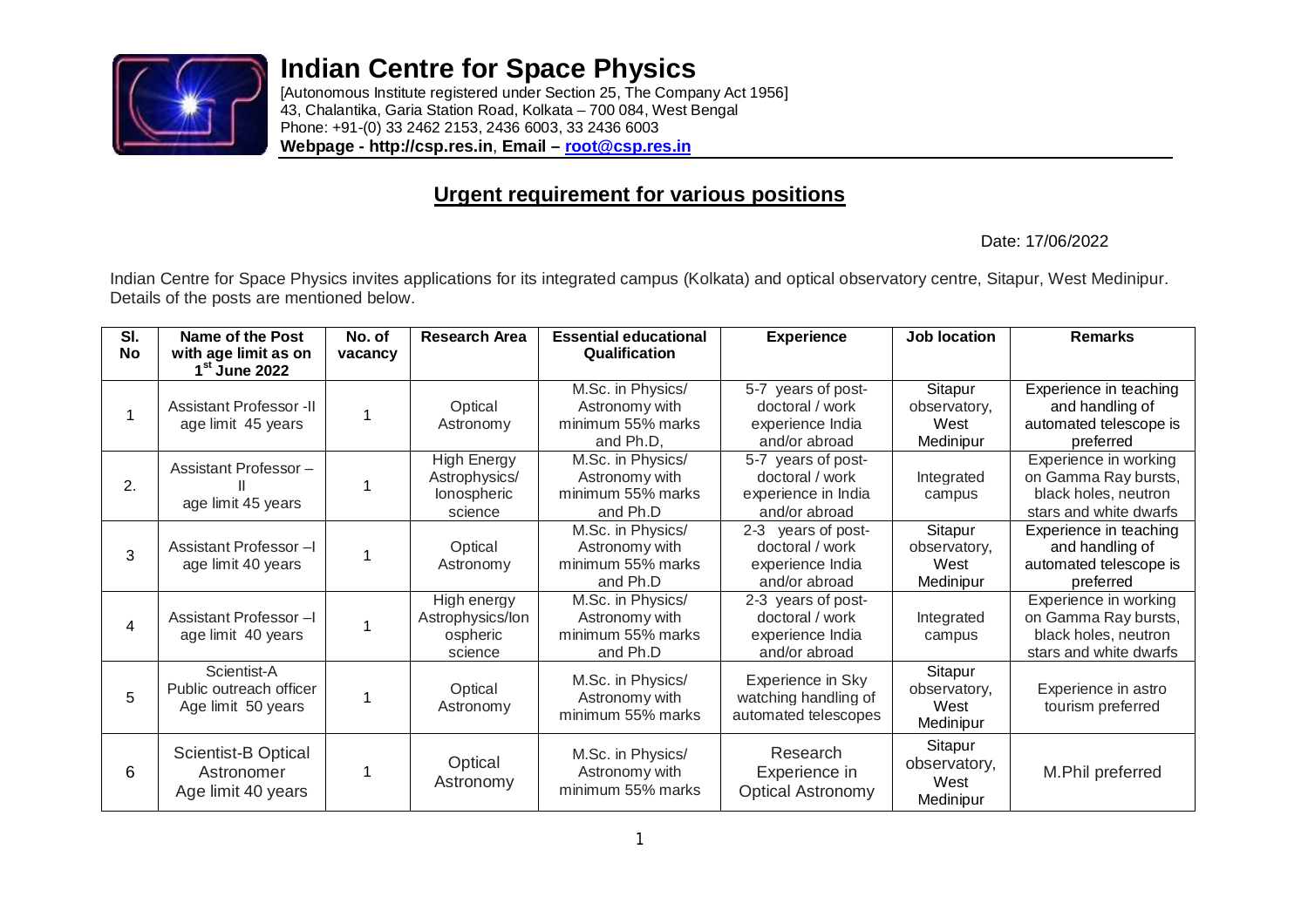| $\overline{7}$ | Scientist C<br>Optical Astronomer<br>Age limit 45 years | $\mathbf{1}$ | Optical<br>Astronomy                                                                                                                             | M.Sc. in Physics/<br>Astronomy with<br>minimum 55% marks<br>and Ph.D                                                | Post-doctoral<br>experience                             | Sitapur<br>observatory,<br>West<br>Medinipur | project writing/paper<br>writing experience<br>preferred                                                                                                                                                        |
|----------------|---------------------------------------------------------|--------------|--------------------------------------------------------------------------------------------------------------------------------------------------|---------------------------------------------------------------------------------------------------------------------|---------------------------------------------------------|----------------------------------------------|-----------------------------------------------------------------------------------------------------------------------------------------------------------------------------------------------------------------|
| 8              | Junior Research<br>Fellow                               | 20           | Optical<br>Astronomy<br><b>High Energy</b><br>Astrophysics<br>lonospheric<br>Science<br>Astrochemistry<br>Astrobiology<br>Space Radiation        | M.Sc. in Physics/<br>Astronomy with<br>minimum 55% marks<br>after 2019. Appearing in<br>M.Sc 2022 also can<br>apply |                                                         | Integrated<br>campus or at<br>observatory    | Valid (at least up to<br>9/2022) CSIR/ UGC-<br>NET and / or DST-<br><b>INSPIRE</b> scholarship<br>preferred<br>Residential program<br>either at Integrated<br>campus or at the<br>observatory (W.<br>Medinipur) |
| 9              | Senior Research<br>Fellow                               | 5            | Optical<br>Astronomy<br><b>High Energy</b><br>Astrophysics<br>lonospheric<br>Science<br>Astrochemistry<br>Astrobiology<br><b>Space Radiation</b> | M.Sc. in Physics/<br>Astronomy with<br>minimum 55% marks<br>after 2019. Appearing in<br>M.Sc 2022 also can<br>apply |                                                         | Integrated<br>campus or at<br>observatory    | Valid (at least up to<br>9/2022) CSIR/ UGC-<br>NET and / or DST-<br><b>INSPIRE</b> scholarship<br>preferred<br>Residential program<br>either at Integrated<br>campus or at the<br>observatory (W.<br>Medinipur) |
| 10             | <b>Visiting Scientist</b><br>Age limit 65 years         | open         | Optical<br>Astronomy<br><b>High Energy</b><br>Astrophysics<br>lonospheric<br>Science                                                             | Researchers affiliated<br>with any national<br>institute or recently<br>submitted Ph.D.                             | Research experience<br>in Astronomy and<br>Astrophysics | Integrated<br>campus or at<br>observatory    | Teaching experience<br>preferred                                                                                                                                                                                |